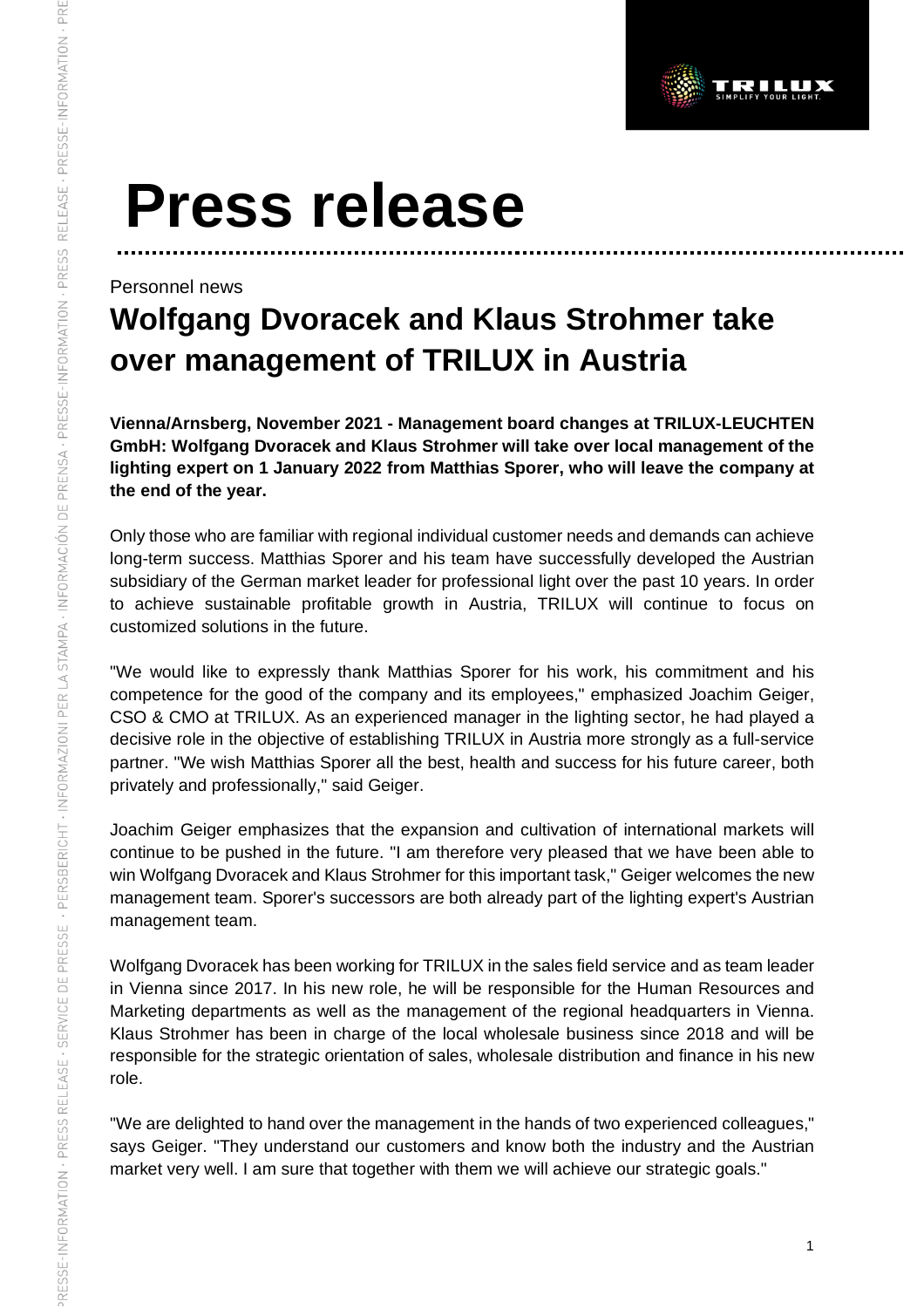

## **Picture gallery**



#### **[TRILUX\_new management\_AT]**

Wolfgang Dvoracek (left) and Klaus Strohmer (right) take over management of the Austrian TRILUX-LEUCHTEN GmbH on 1 January 2022 from Matthias Sporer (middle), who will leave the company after ten years. *Photo: TRILUX*